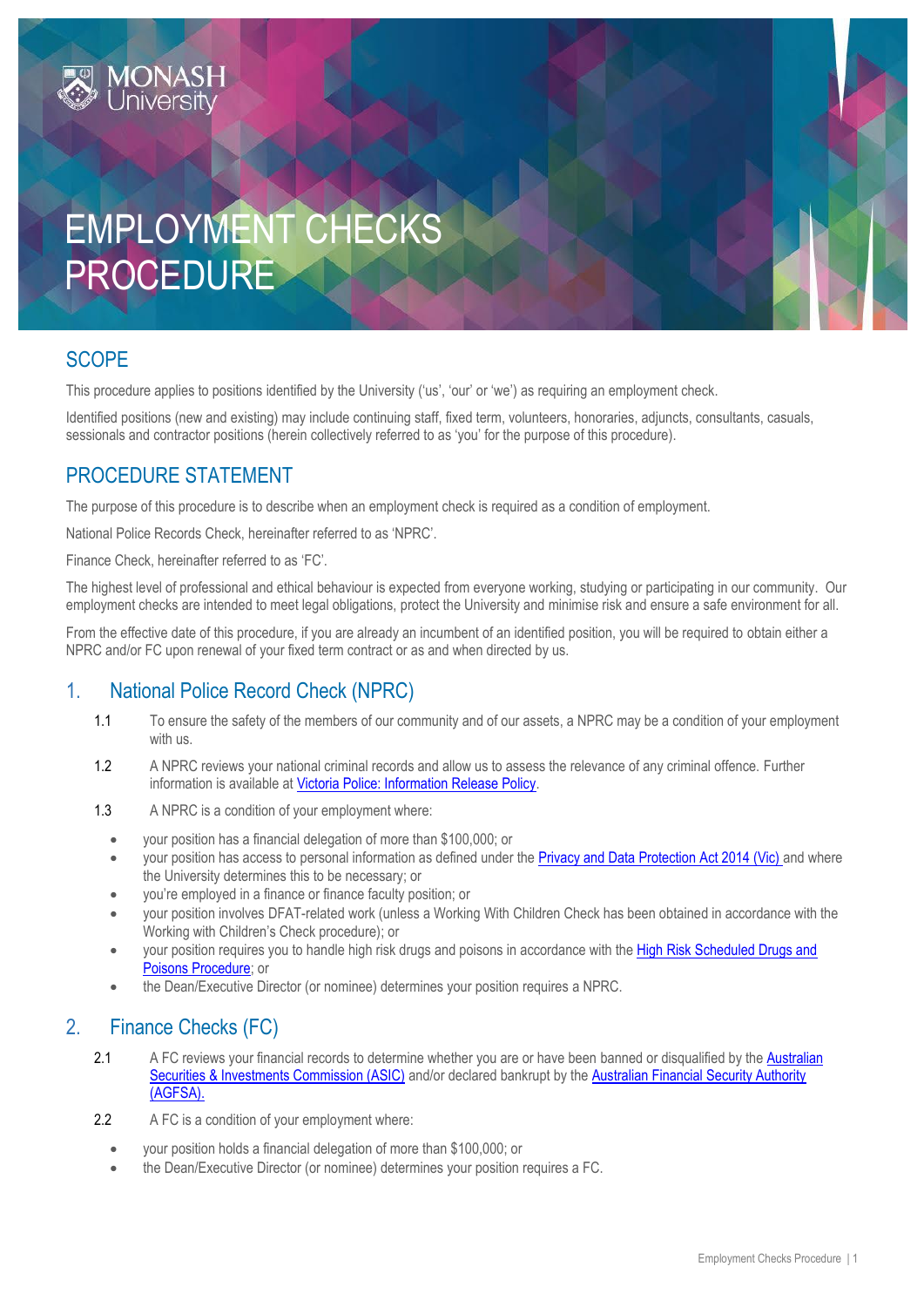## 3. Working with Children Check and the National Disability Insurance Scheme (NDIS) Worker Screening Check

- 3.1 We are committed to creating and maintaining a child safe environment through ethical work practices and compliance with the [Worker Screening Act 2020](https://www.legislation.vic.gov.au/as-made/acts/worker-screening-act-2020) ('the Act').
- 3.2 The University requires that all new and existing staff hold a valid Working with Children card where the position involves child-related work and contact with children, or for any other roles identified by the University where this assessment is appropriate. Please refer to the [Working With Children Check Procedure](https://publicpolicydms.monash.edu/Monash/documents/1935742) for further information.
- 3.3 In some circumstances, where the University enters into a contract with a National Disability Insurance Scheme (NDIS) provider, you may require a[n NDIS Worker Screening Check](https://www.vic.gov.au/ndis-worker-screening-check) If you or your work area are intending to contract with a NDIS provider, please contact [Monash HR fo](mailto:hr@monash.edu)r further information.

#### 4. Application process

- 4.1 We will advise you of the requirement for a NPRC and/or FC.
- 4.2 You can make an application for a check via the following:
	- NPRC vi[a Victoria Police](http://www.police.vic.gov.au/content.asp?Document_ID=274) or by using an online provider e.g. Veritas Check.
	- FC via [Australian Securities & Investments Commission \(ASIC\)](http://asic.gov.au/online-services/search-asics-registers/banned-and-disqualified/) an[d Australian Financial Security Authority \(AGFSA\).](https://www.afsa.gov.au/online-services/bankruptcy-register-search)
- 4.3 You may seek reimbursement for the cost of the check via our usual reimbursement process.

## 5. Notification of result of NPRC and/or FC

- 5.1 The results of these checks will be sent to you directly from the relevant Government agency. You must provide a copy to Monash HR prior to the commencement of your employment or when directed by us.
- 5.2 If you are already an incumbent of an identified position and you have obtained a NPRC because your position requires you to handle high risk drugs and poisons, you must provide the HR Business Partner a copy of your NPRC for verification. The HR Business Partner will notify the supervisor/hiring manager of the outcome of the NPRC.
- 5.3 We may ask to sight the original document and you will be required to produce this when requested. We suggest you keep the original in a safe place for this request.

## 6. Assessment of National Police Certificate (NPC) and/or FC

#### NPC and FC - Clear record

6.1 As we do not keep copies of these checks, Monash HR will record that we have seen your check, notifying the hiring manager/supervisor and HR Business Partner (if relevant).

#### NPC – Specific Outcome

- 6.2 Where the NPC identifies a finding of guilt, Monash HR and the hiring manager/supervisor will assess the relevance of your criminal offence(s) to your suitability for the position.
- 6.3 We will consider the following:
	- the scope of your criminal history;
	- the nature of your offence and the relationship of the offence to your position;
	- the period of time that has elapsed since your offence;
	- whether your offence was committed as an adult or a juvenile;
	- the severity of any penalty imposed;
	- whether you were convicted, or found guilty and placed on bond;
	- whether there is evidence of an extended police record;
	- the number of offences committed which may establish a pattern of behavior which renders you unsuitable for the position;
	- whether your offence is still a crime, that is, has the offence now been decriminalised;
	- whether there are other factors that may be relevant for consideration. For example, cultural factors or mitigating or extenuating circumstances, i.e. provocation, peer group pressure at the time of the offence and the circumstances in which your offence was committed or the effect of alcohol; and/or
	- your general character since the offence was committed.

FC – Specific outcome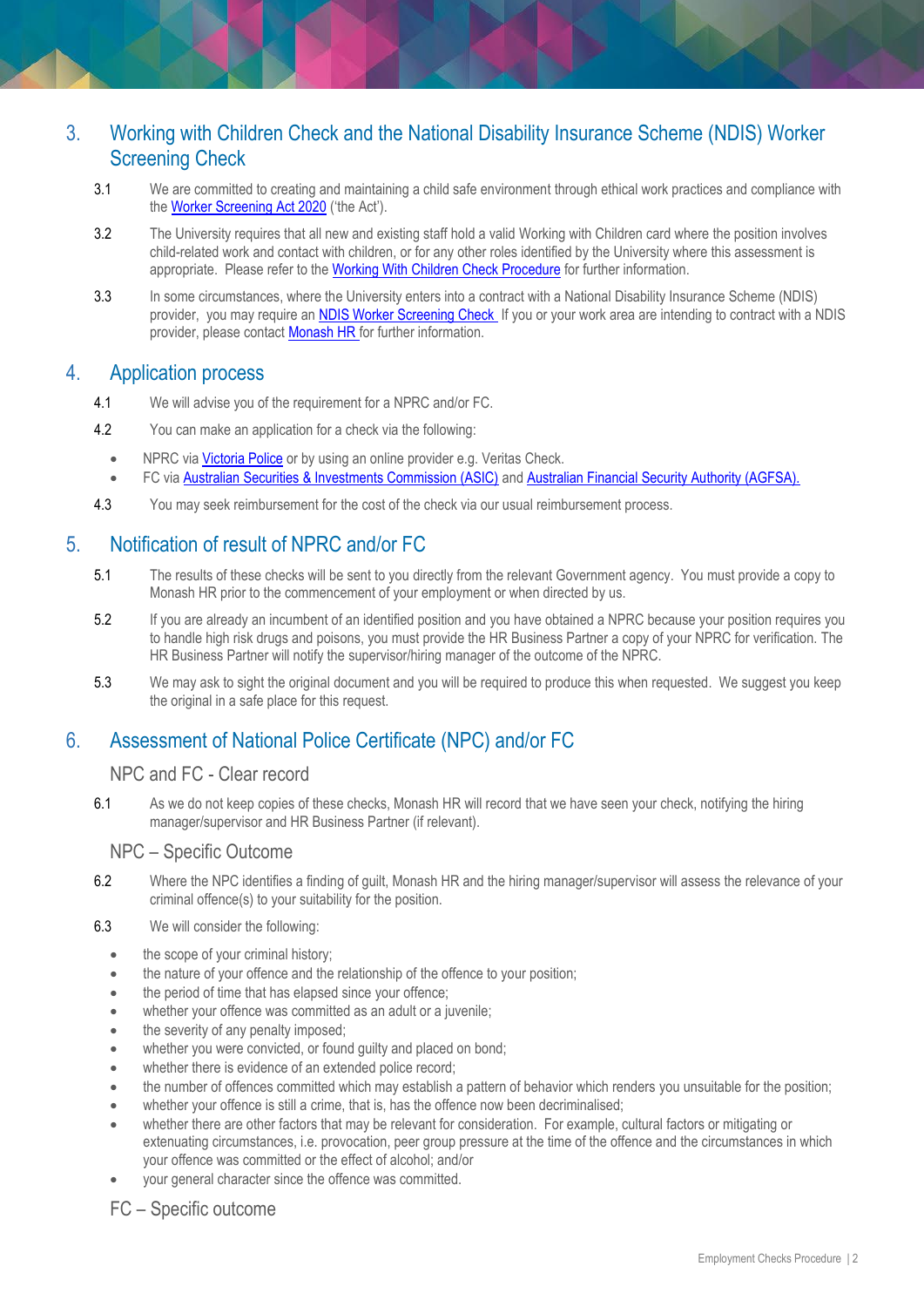6.4 If you have been declared bankrupt, and/or have been banned or disqualified, Monash HR together with the hiring manger/supervisor will assess the relevance of the outcome(s) to your suitability for the position.

#### Delay in process

6.5 Where there is a delay in a Government agency process, (e.g. information required from other jurisdictions), Monash HR will consider alternative options e.g. varying the start date and/or duties.

#### 7. Staff Disclosure

7.1 Should your circumstances change during your employment with us, we encourage you to disclose those changes (e.g. legal action, charges, convictions or offences) by talking to your HR Business Partner or Group Manager, Monash HR.

#### 8. Periodic NPRC and/or FC

- 8.1 Where you position is identified as requiring a FC or PRC, your employment is contingent on obtaining the relevant check.
- 8.2 You may be requested to obtain a new NPRC and/or FC:
	- every 3 years for fixed-term contracts (upon renewal)
	- every 5 years for ongoing appointments; or
	- at an alternative time as directed by the University.
- 8.3 Should you not provide a NPRC or FC, you may be deemed to not have complied with the terms and conditions of your employment and reasonable and lawful direction, which may result in [disciplinary](https://publicpolicydms.monash.edu/Monash/documents/1935674) action in accordance with the disciplinary [matters procedure.](https://publicpolicydms.monash.edu/Monash/documents/1935674)

#### 9. Breach of procedure

9.1 Should there be a breach of this procedure, we will manage the breach in accordance with the applicable Enterprise Agreement or contract terms.

## **DEFINITIONS**

| <b>DFAT</b>                             | Department of Foreign Affairs and Trade (or any subsequent Department of the Australian Government,<br>with responsibility for foreign or external affairs).                                                                                                                                         |
|-----------------------------------------|------------------------------------------------------------------------------------------------------------------------------------------------------------------------------------------------------------------------------------------------------------------------------------------------------|
| <b>DFAT-related work</b>                | All actions taken, work performed or study undertaken by or on behalf of Monash University pursuant to<br>an agreement with DFAT including scholarships, grants, financial assistance, fees, sponsorship and<br>other contracts, which is intended to help achieve one or more DFAT policy outcomes. |
| <b>Employment check</b>                 | Include finance checks, national police checks and the disclosure of offences, charges and convictions.                                                                                                                                                                                              |
| Finance check                           | Includes both a Bankruptcy search and a Banned and Disqualified search.                                                                                                                                                                                                                              |
| <b>Hiring Manager</b>                   | Is the manager responsible for filling a staff vacancy, usually the supervisor of the position.                                                                                                                                                                                                      |
| <b>HR Business partner</b>              | Is a key member of the Monash HR Business Partnering community that provides strategic advice,<br>guidance and solutions that underpin key client goals, HR strategy and organisational vision to a<br>particular client group.                                                                      |
| <b>National Police Certificate</b>      | Lists the results of the National Police Record Check                                                                                                                                                                                                                                                |
| <b>National Police Records</b><br>Check | Identifies and releases information about an individual's past criminal record at the time of issue.                                                                                                                                                                                                 |
| Supervisor                              | The person who is responsible for the day-to-day supervision of the staff member.                                                                                                                                                                                                                    |